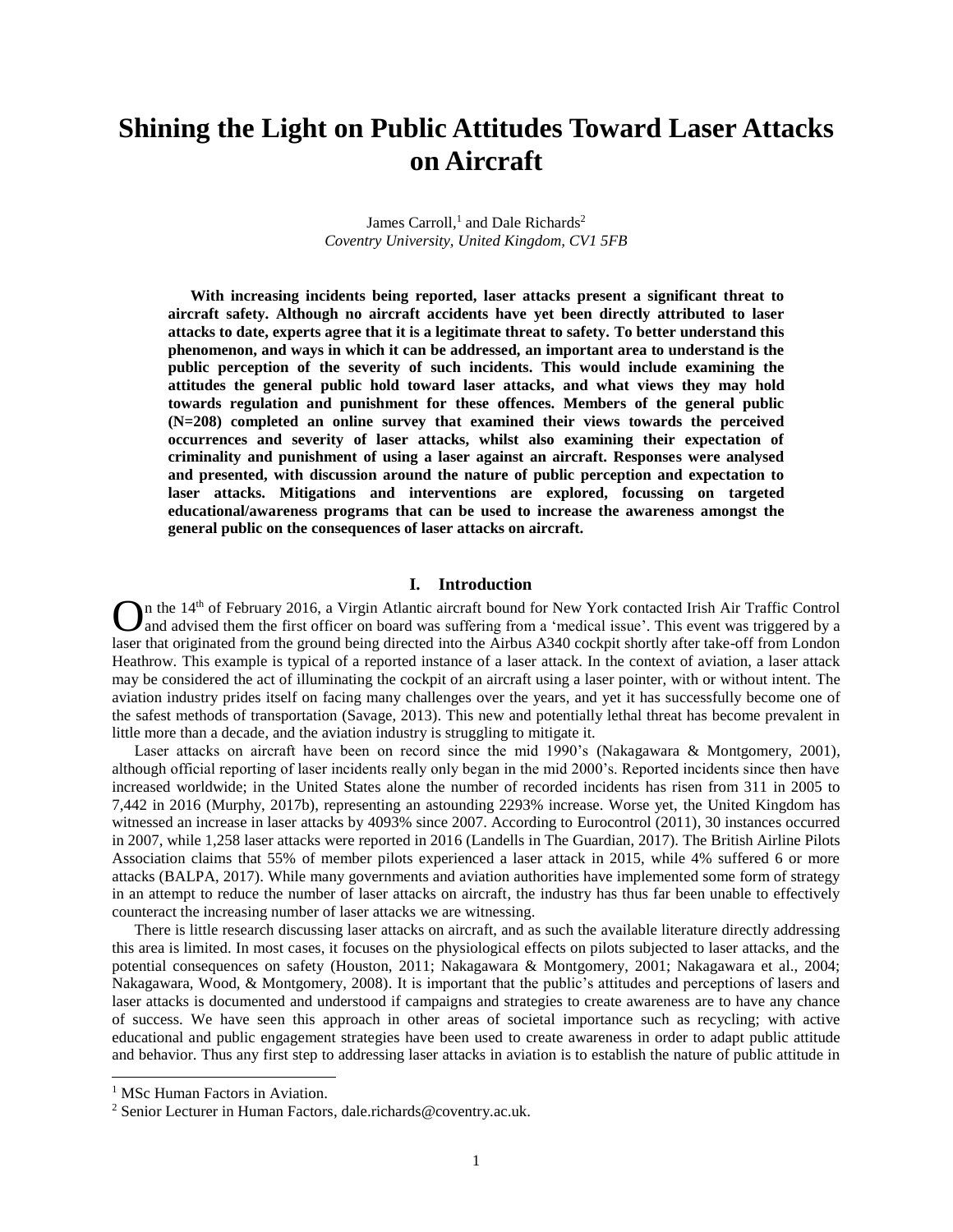the first instance. This would also involve understanding the regulatory environment in relation to laser devices, and the punishment of offenders. Addressing these issues will assist in better planning for mitigation strategies in the future that can have a real impact on behaviour.

# **II. Laser attacks**

When a laser beam 'hits' the cockpit glass, the special coatings used in the production of the glass, combined with imperfections and pitting in the glass, may cause the beam to scatter and generate secondary and tertiary beams to the extent that it will invariably affect the flight deck crew (D'Andrea & Knepton, 1989; Marshall, O'Hagan, & Tyrer, 2016; Murphy, 2017a). Although laser attacks have not yet been cited as a contributing factor in an aircraft accident (Nakagawara et al., 2004; Nakagawara, Wood, & Montgomery, 2008), 'the potential for an aviation accident definitely exists' (Nakagawara et al., 2004: 2). Laser attacks are predominantly reported when the aircraft is operating near the ground; during critical phases of flight such as take-off, taxi, and landing, where aircrews do not have the luxury of time to recover from such distractions. The effect of a laser being shone into the cockpit has significant physiological and psychological impact on the flight crew, both of which are widely recognised as having the potential to result in an accident. This is thought to introduce a confounding factor to safety during the critical take-off and landing phases of flight (Nakagawara, Montgomery, & Wood, 2007).

# **A. Hazards**

The physiological implications of laser attacks on aircrews have been the focus of most existing research in this area. Support appears strongest for the argument that handheld laser devices have the potential to immediately disrupt the vision of pilots (Palakkamanil & Fielden, 2015). Green lasers are responsible for the majority of reported laser attacks and are more widely available (Palakkamanil & Fielden, 2015; Weekes, 2016). They are also the most likely to affect a pilot's vision. Disruptions are also most likely to occur at night, when a pilots eyes are somewhat dark adapted and at their most sensitive to the bright light emitted by lasers. Following exposure to bright light, it can take up to 30 minutes for dark adaption to be fully restored after a brief illumination (Nakagawara et al., 2004). When we consider the possible affect to exposure to a laser, the visual disturbances most frequently reported are:

- 1) **Glare** obscuration of an object due to a bright light;
- 2) **Flash blindness** a visual interference that persists after the light source has been removed;
- 3) **Afterimages** transient images left in the visual field after an exposure to bright light.

Although the primary threat to aircrews is the aforementioned visual disturbances, laser pointers of more than 5mW may cause permanent physiological impairment (American National Standards Institute, 2007). Most cases of permanent damage are non-aviation linked, and are as a result of deliberate misuse. A number of authors argue that the distances and low power of devices generally involved in laser attacks on aircraft reduces the irradiance to levels incapable of producing irreversible retinal damage. However, most agree that accidents may occur as a result of distraction (DeMik et al., 2013; Elias, 2005; Marshall, O'Hagan, & Tyrer, 2016). Elias (2005) states that such distractions can also induce spatial disorientation and compromise situational awareness, which are well documented as being causal factors in many aviation accident reports. Laser attacks have also been documented as having a detrimental effect on crew coordination (Air Accident Investigation Unit Ireland, 2015). Considering approximately 90% of information required by a pilot to fly an aircraft is visual, any interference is unacceptable (Nakagawara et al., 2003).

#### **B. Countermeasures**

To date a number of methods have been proposed to reduce the occurrence of laser attacks on aircraft. The most prominent method adopted tends to be the use of harsh penalties defined within the justice system. Many countries, such as the United States, United Kingdom and Canada, have implemented strict laws regarding the malicious illumination of aircraft. In Australia, the state of New South Wales considers laser pointers to be dangerous weapons and outlawed the sale and possession of such items (Esler, 2016). Penalties often include hefty fines and increasingly seek the imprisonment of offenders. Many people have successfully been prosecuted and received custodial sentences under such laws. For example, in 2014 an individual was jailed for 14 years in the US (Jansen, 2014; The Guardian, 2017), while the next year two separate incidents were recorded in the UK and Northern Ireland which resulted in sentences of 6 months each (PSNI, 2016; The Guardian, 2017). In an attempt to increase the prosecution success of such individuals the FBI (2014b) recently ran a campaign offering \$10,000 for information leading to the arrest of those suspected to be involved in a laser attack.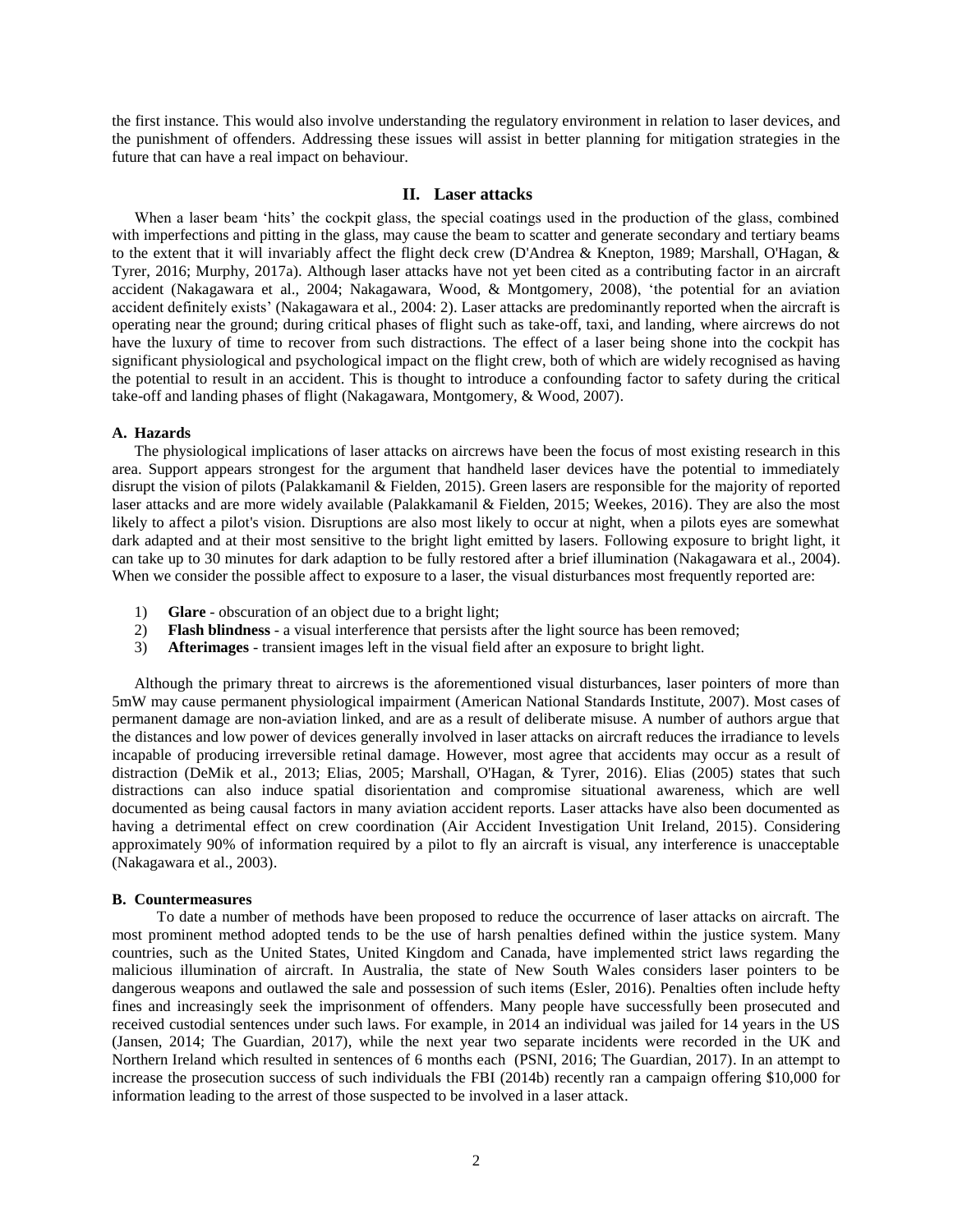Airline pilots associations worldwide have called for even stiffer penalties; in the UK BALPA have criticised the government for dropping proposed amendments to the law to make it easier to convict those found guilty, and imposing increased sentencing for individuals who commit laser attacks (The Guardian, 2017). The Air Canada Pilots Association also want offences to attract stricter penalties (Palakkamanil & Fielden, 2015). Fundamentally, airline associations seek stricter control and regulation pertaining to the sale of laser pointers. This is a strategy that has been suggested previously by researchers in this area (Elias, 2005; Nakagawara, Wood, & Montgomery, 2008; Palakkamanil & Fielden, 2015).

Of course one of the main challenges in prosecuting these offenders lies in locating the perpetrators after the occurrence of a laser strike (Palakkamanil & Fielden, 2015). Occasionally, police helicopters have been used as bait in order to attract laser attacks, locate the suspect and coordinate ground response teams in the apprehension of the suspect. This concept of operation may be of particular use in areas that are known to be hotspots for such activity. Indeed, such areas do exist, such as 'laser block', a high rise building in Glasgow known to both pilots and police (The Guardian, 2017). However, even targeting know hot spots only addresses the apprehension element of this issue and not the wider problem. In many instances, perpetrators claim to have no knowledge of the illegality, nor the impact, of laser attacks. This brings us to the need for better education in this area in order to raise awareness of the severity of the effect and consequence of laser attacks.

BALPA (2017), in conjunction with their call to increase penalties for offenders, also note that education is key in facilitating the public appreciation of the dangers associated with lasers. To date, there have been several noteworthy public engagement initiatives to increase awareness of the seriousness of the issue. For example, authorities in Northern Ireland recently teamed up with a local drama group to create a production to educate more than 2,000 students (Doyle, 2016). Another example is the 2012 U.S Federal Bureau of Investigation production of a public service announcement (FBI, 2014a). Despite such campaigns, numerous arrests and convictions have occurred worldwide including the U.S, U.K and Northern Ireland (BBC, 2012; Futty, 2013; Jansen, 2014; McMahon, 2014; PSNI, 2016; The Guardian, 2017).

Rockwell Jr, Ertle, and Moss (1998) summarised it well when they commented that the hazards of laser pointers are simply 'not well understood by the general public'.

# **III. Attitudes of the general public**

Research into attitude is complex and multi-factorial, drawing primary upon the disciplines of Psychology and Sociology. There are many different theories of how attitudes are formed, retained and changed; but this paper will focus on the attitude composition model, commonly referred to as the ABC model (Breckler, 1984). This proposes three distinguishable components that make up an individual's attitude, which are:

- 1) **Affective** component this consists of emotions/feelings related to an attitude object,
- 2) **Behavior** component this is the way in which the individual is likely to behave to the attitude object,
- 3) **Cognition** component the knowledge and belief values that are associated with the attitude object.

All three components should be considered when measuring and attempting to alter attitudes, as the relationship between the components may vary and may be inter-related. Indeed, both affective and cognitive attitude components have been found to be factors in influencing behavior (Kahle & Berman, 1979). The strength and confidence with which an attitude is held is also considered to be a good predictor of future behavior (Glasman & Albarracín, 2006).

Many researchers (eg. Elias, 2005; Nakagawara, Wood, & Montgomery, 2008; Palakkamanil & Fielden, 2015) suggest that educating the public on the risks of laser attacks is a 'promising' strategy that may be able to mitigate the frequency of laser attacks. However, evidence exists to suggest that when education is used to change public attitudes the impact may only be realised in the short term (Maruna & King, 2004). It has been suggested that most strategies to alter public attitudes merely address the knowledge function of attitude, whilst failing to appreciate that attitudes may exist due to other reasons (Maruna & King, 2004). They go on to state that that attitudes 'are not easily altered' if based on non-informational aspects (p102).

Further complicating the issue is that safety related topics such as laser attacks typically involve detailed information, and as such require a high degree of information regarding the topic. An individual's ability to process this information into something meaningful and useful is likely to be reduced (Australian Transport Safety Bureau, 2006). Despite these challenges, ascertaining the current attitudes held by the general public in conjunction with how much they know of laser attacks is a fundamental aspect to any potential strategy moving forward.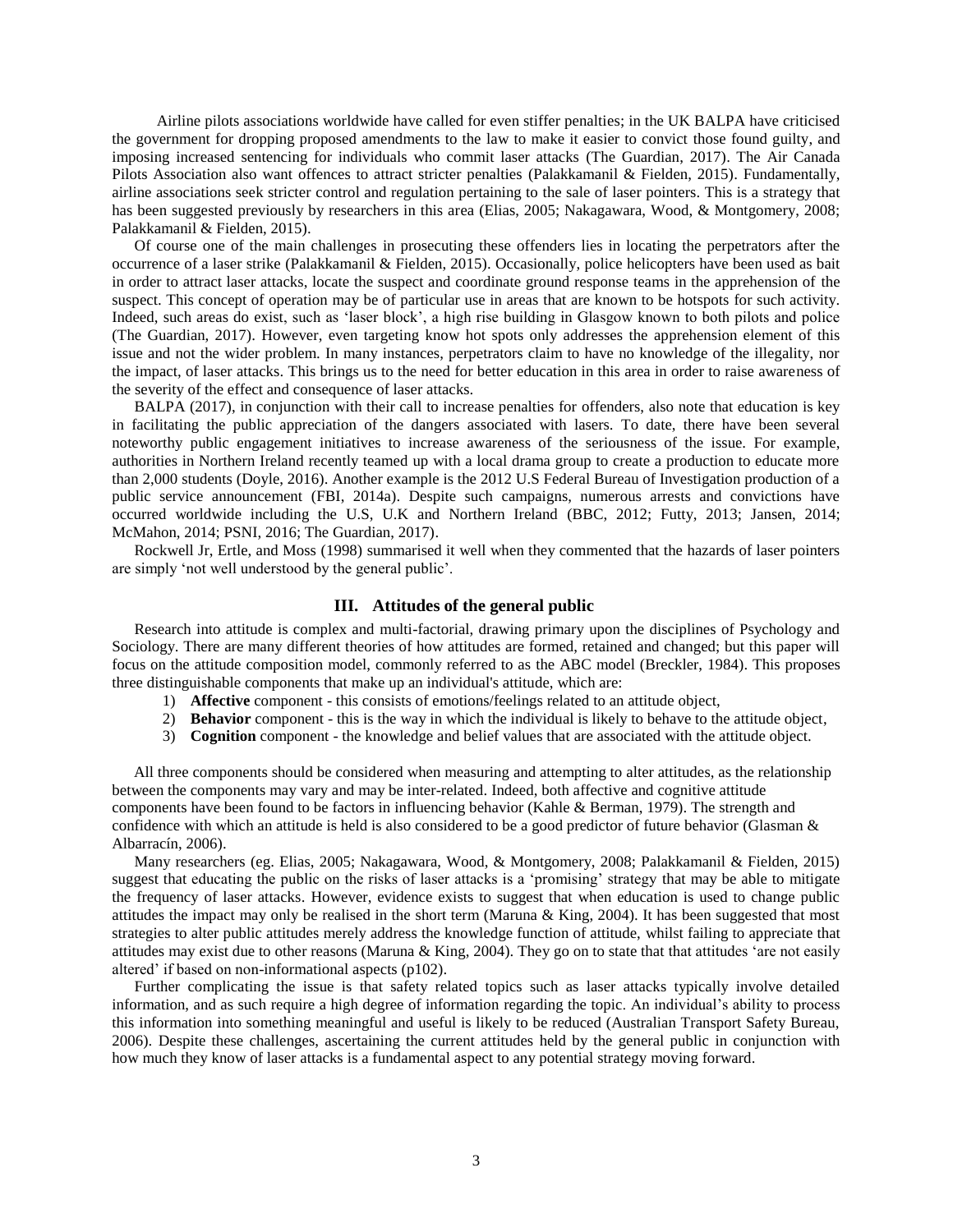# **IV. General public survey: Results and Discussion**

In order to ascertain a number of relevant questions to be incorporated into an online survey a small number of participants who were subject matter experts in this area were interviewed. This lead to a number of attitude statements that required Likert-scale responses, and in some instances allowing participants to expand on their answers. Before the survey was launched a small pilot study was held in order to assess the reliability of the survey items and to gather feedback before distributing the survey wider.

The survey was open to the general public, but it was important that demographic information was requested at the beginning of the survey, followed by a number of open questions to gather participant knowledge of laser attacks. This allowed us to ascertain the background influence on the nature of the attitude being expressed. Following small amendments of the pilot survey, the final survey was distributed electronically via social media channels. Participation was restricted to those aged 16 or older. In total 208 responses were took forward to be analyzed. The data used in the analysis was gathered between May 16th and June 15th 2017.



**Figure 1 Participant level of knowledge of laser attacks** 

A variety of parametric analysis techniques, such as ANOVA and regression, were used to explore and describe the data gathered regarding attitudes to laser attacks, regulation of laser devices and punishment of offenders. Knowledge levels of laser attacks was also analyzed. There is substantial debate over the appropriateness of parametric techniques for ordinal data such as Likert type scales used during the survey data collection. However, Norman (2010) contends that parametric tests can be more robust than nonparametric tests, even when statistical assumptions are violated to an extreme degree and may be used 'without concern for getting the wrong answer'.

Knowledge of laser pointers and laser attacks among respondents was quite high at 88% and 76% respectively. Figure 1 shows the self-reported level

of knowledge held varied. Knowledge levels were reported to be significantly higher for males (*M*=5.66, SD=2.61) than that of females (*M*=2.20, SD=1.76). The results also suggested that people aged 21-40yrs knew less about laser attacks than those aged 41-60yrs. A number of comments collected during the survey indicated a perception that the group 21-30yrs (and younger) were responsible for many of the laser attacks. Judging by media reports, this age group does appear to constitute a large proportion of those caught and punished for such activity.

People who travel often (10+ trips per annum) reported to know significantly more than those who took 1-4 trips per annum than those who typically never travel by air; (*M*=5.97, SD=2.99), (*M*=3.43, SD=2.52) and (*M*=2.4, SD=1.67) respectively. Unsurprisingly, respondents who worked in the aviation industry (*M*=6.04, SD=2.65) also reported to know more than those who did not (*M*=2.81, SD=2.17). This may be due to professional training and general interest in the aviation industry.

Participants were asked if they knew how many laser attacks occurred in the United Kingdom in 2016. The mean



**Fig. 2 Media channels from which people gained knowledge of laser attacks**

response was 243.73,  $(SD = 364.19, n = 195)$ . This was substantially lower than the 1,258 reported. Although not all respondents were from the UK, it demonstrates a large gap between the perceived and actual prevalence of laser attacks.

Many researchers and industry experts suggest education is a viable option in the ongoing struggle to reduce/eliminate the threat of laser attacks on aircraft. As the results show, there are several factors which may influence the level of knowledge an individual may hold. The training which aviation professionals receive, has almost certainly increased awareness and knowledge of laser attacks within this group when compared to non-aviation related respondents. One could argue that this supports the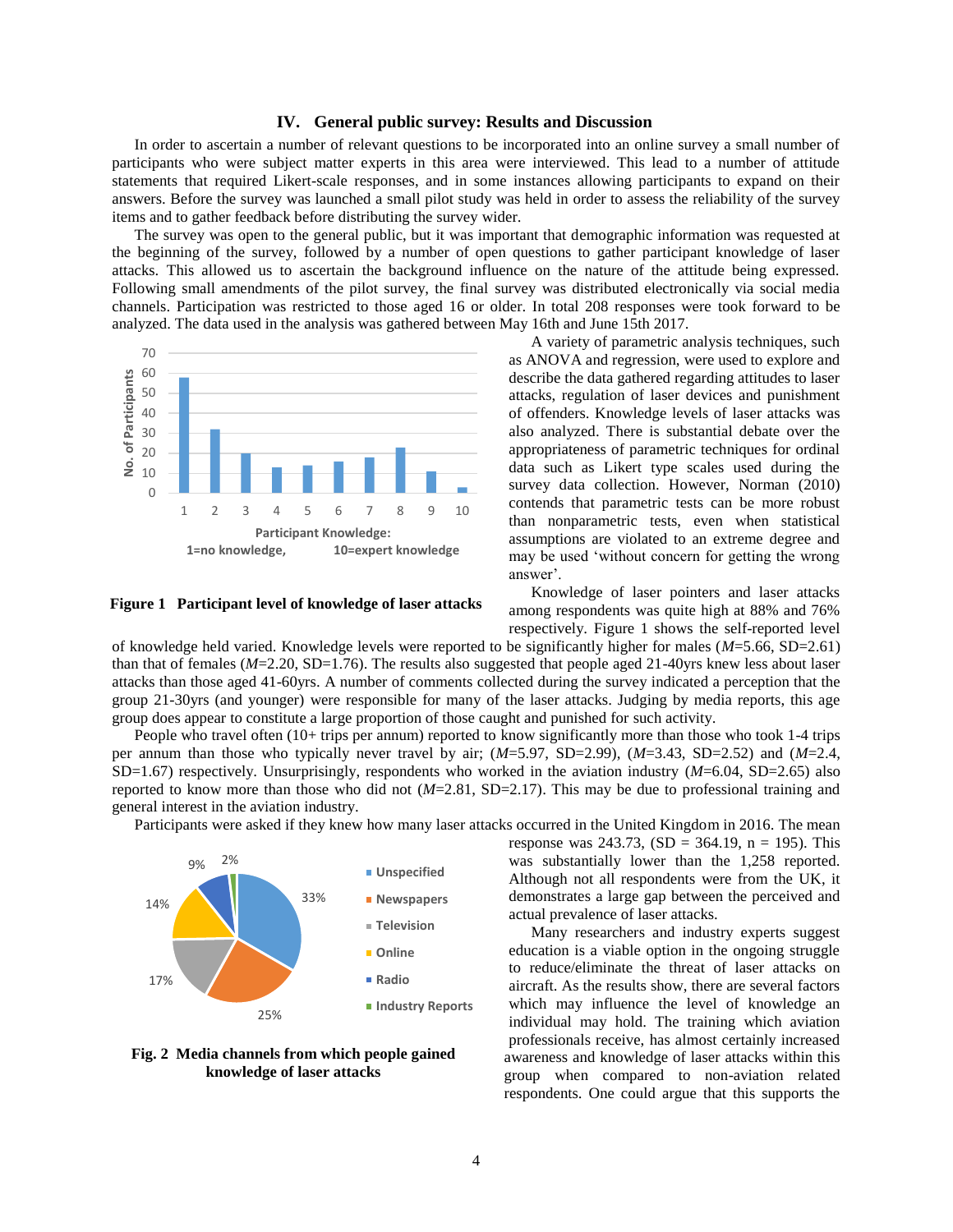case for increasing public knowledge and awareness in this area. Almost 71% of respondents heard of laser attacks through the media, as shown in Fig. 2. It is worth considering utilizing these channels as an effective means by which to reach a large proportion of the target audience.

The attitudes of participants was measured by rating their overall level of agreement or disagreement with 15 attitude statements. The responses of the 15-item 5-point scale were summed to give the mean score  $(M=67.34, SD=6.92)$ . This demonstrates that in general, strongly negative attitudes are held towards laser attacks on aircraft.

In one section of the survey, participants were asked to state their opinions on the acceptable use of lasers (Fig. 3). Many (23%) agreed that it was ok to point a laser at a building however only 0.5% of respondents felt it was acceptable to shine a laser at a person, a car or an aircraft. This difference may imply that respondents considered the building to be unoccupied, or that the risk of danger to occupants to be acceptably low.



**Fig. 3 Participant attitude towards acceptable use of lasers**

Participants were subsequently asked how they would feel if a person pointed a laser pointer directly at them; 87% responded that they would be annoyed, while 53% said they would have health concerns as a result. Only 6.5% of respondents said they would not care (Fig. 4).

Next, they were asked how they would feel if they were a passenger on board an aircraft and they became aware that a laser was being pointed at the aircraft they were travelling in. Very few responded that they would not care (3%), while 79% would be very concerned (Fig. 5).







In order to determine what participants believed could be potential outcomes of laser attacks they were asked another short series of questions. As seen in Fig. 6, most agreed that pilot distraction was a possible outcome. Likewise, the vast majority (correctly) believed that temporary blindness could occur. This majority quickly dissipated when asked if permanent blindness could occur. Almost 31% neither agreed nor disagreed, while 27% disagreed that this could occur. This result is unsurprising considering it is a disputed element even amongst experts and researchers. Further to this 64% of respondents thought that a laser attack may result in an aircraft crash. As noted earlier, no crash has been attributed to laser attacks, however researchers and experts alike agree the likelihood certainly exists.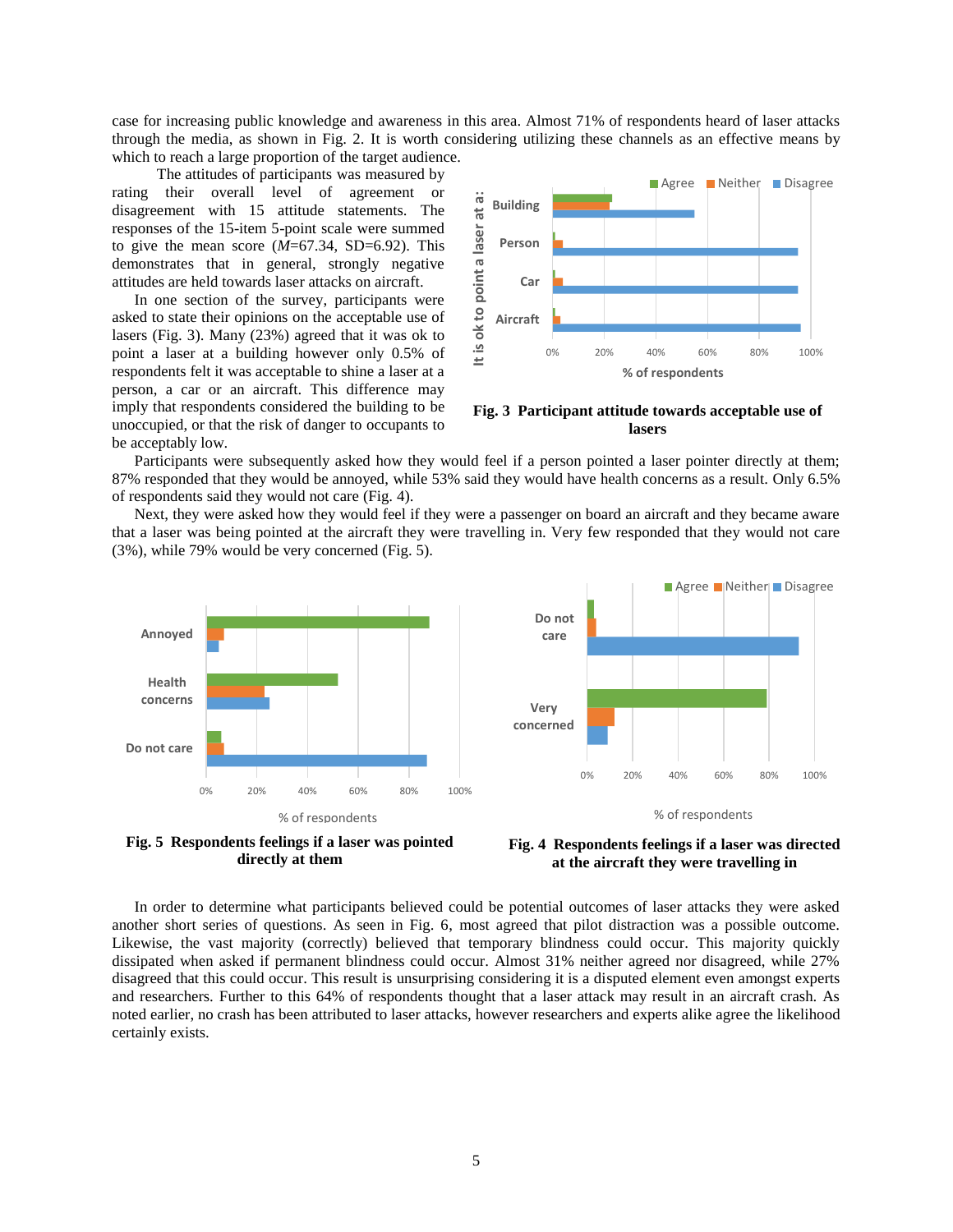

**Fig. 6 Respondents feelings toward potential outcomes of a laser attack**

Public perception toward punishment is a key consideration within the national justice system, therefore it was important to capture the attitudes of respondents in relation to laser attacks on aircraft. The final section of the survey asked five closed questions; two relating to the regulation of laser devices and three questions regarding the punishment of offenders.

As shown in Fig. 7 the attitudes of participants quickly becomes obvious, mostly in support of regulation and punishment for offences. Restrictions on the import and sale of laser pointers found substantial support from respondents (64%), as did making it illegal to carry a laser without good reason (61%). In fact, many of the comments from respondents called for an outright ban on the sale of laser pointers. It should be noted that in many countries laser pointers are already strictly regulated and often prohibited, albeit enforcement of such legislation is difficult. Online retailers operating outside certain jurisdictions are under no

In assessing an attitude, it would be remiss not to measure the strength of attitudes presented by participants given its influence on behavior. A series of one-way ANOVA's was used to compare the effect different cross sections of the public would have on attitude strength. Consistent with the study's hypotheses, participants who worked in the aviation industry had stronger attitudes toward laser attacks on aircraft than those who did not work in the aviation industry,  $F(1,206) = 11.384$ ,  $p < .05$ . However, attitude strength did not significantly differ between frequent and infrequent flyers, despite frequent flyers claiming to have more knowledge regarding laser attacks.

The vast majority of people (90%) indicated they would inform a member of the cabin crew if they became aware of a laser attack on their aircraft. A linear regression indicated attitude strength is a significant predictor of behavior. The regression equation was: behavior =  $-0.21 + 0.07$ <sup>\*</sup> attitude strength,  $R^2 = .298$ ,  $F(1, 206) = 87.53, p < .01.$ 



**Fig. 7 Participants attitudes towards regulation and punishment of offenders**

obligation to comply with these laws. Given the incredibly low cost of laser pointers from such sellers, offenders seem to be quite happy and willing to take the risk of having their purchase confiscated by customs agencies.

There was an overwhelming majority (96%) in favor of issuing fines to those caught for lasing aircraft. The respondents were next asked if offenders should be imprisoned for a first offence. This topic quickly divided opinion, with 35% of respondents in favor and 34% opposing. It is likely that respondents view fines as a slap on the wrist, while not having the negative impact on an offender's personal life the way prison would. Although respondents perceived laser attacks to be a concern, they apparently do not feel it warrants such a 'hard' response. Looking a little deeper into the socio-demographic aspect of this, those over 61yrs old were most likely to favor a prison sentence for first offenders, while those aged 31-40yrs were least likely. Interestingly, those respondents who worked in the aviation took a relatively neutral stance on the matter. Prison sentences for offenders who had previously been apprehended garnered quite a bit more support; 75% were in favor while 9% opposed. This may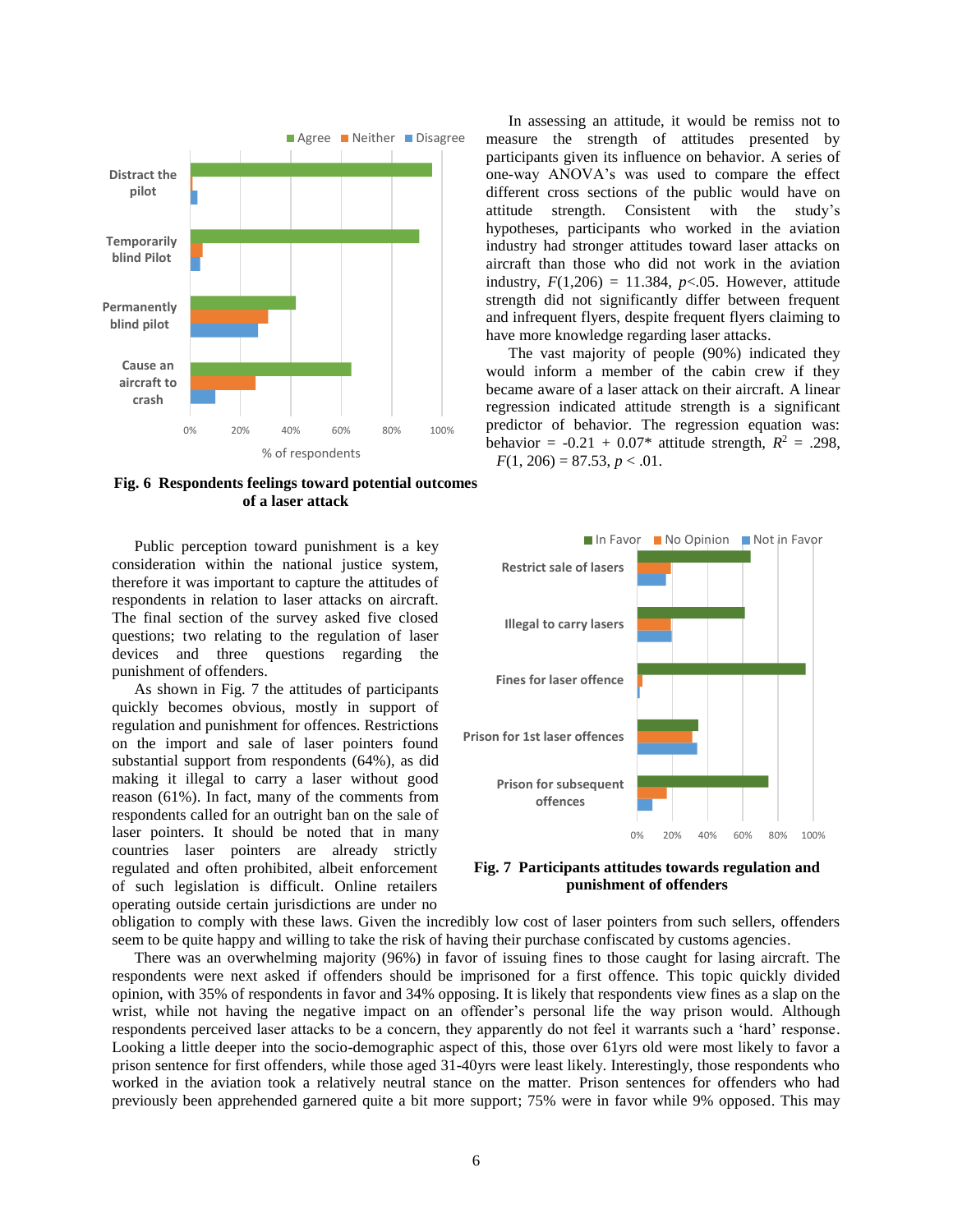imply that participants feel offenders should have learned from their previous offence and modified their behavior accordingly.

Fines and imprisonment of offenders are legal avenues often utilized in some countries, with sentences ranging from weeks to decades being imposed. Unfortunately, these methods do not seem to have deterred offenders, who may view their chances of being caught and punished as acceptably low. Roberts and Hough (2002: 201) muse that the problem with opinion on punishment is 'over-estimating the utility of punishment and, in particular, the value of imprisonment; and under-estimating the value of alternative responses to crime'. Prison sentences appear not to be the deterrent some aviation stakeholders think it to be.

# **V. Conclusion**

There were three aspects of laser attacks which the study aimed to investigate; first was to ascertain how much knowledge the general public possessed regarding laser attacks. Second to this was the assessment of the attitudes held by the general public toward laser attacks, and finally to investigate attitudes towards regulation and punishment for laser offences. The results indicated that generally speaking, the public hold low to moderate levels of knowledge and strong negative attitudes toward laser attacks against aircraft.

Laser attacks are a problem, and it is not going away. Not by itself at least, and if left unchecked the incidence of laser attacks will likely continue to increase. Mitigating strategies presently in place do not appear to be having the desired effect, and if a discernible reduction of reported incidents is to ever be realized then alternative ways and means to address the issue of laser attacks on aircraft are essential. These can and should include as a minimum; education and awareness strategies, increased regulation, restriction and screening of imported laser devices. This should be in parallel to activities towards more effective enforcement of laws currently in place. Education plays a key part in any mitigation strategy in this area, and as indicated in the survey in terms of perceived offenders, should begin at an early age. Therefore any educational campaigns should be carefully designed and targeted; a wide spectrum advertising campaign is unlikely to achieve the desired result. Simply telling the public that something is illegal is unlikely to change the attitude nor the behavior of offenders. The good news is that there are a number of avenues yet to be tested in the effort to reduce laser attacks on aircraft*.*

# **VI. Acknowledgments**

The author's thanks are extended to the participants who took the time to take part in this survey. Part of this work was undertaken in part to fulfill the requirements towards attaining an *MSc Human Factors in Aviation* at Coventry University.

# **VII. References**

[1]Savage, I. (2013). 'Comparing the fatality risks in United States transportation across modes and over time'. *Research in transportation economics*, 43(1), 9-22.

[2]Nakagawara, V. B., & Montgomery, R. W. (2001). '*Laser pointers: Their potential affects on vision and aviation safety*'.

[3]Murphy, P. (2017). 'US: 7,442 laser incidents in 2016; slight decrease compared to 2015'. URL: [http://www.laserpointersafety.com/news/news/other-news\\_files/04ac58aa41fa22c0114f964f6ebed069-528.php](http://www.laserpointersafety.com/news/news/other-news_files/04ac58aa41fa22c0114f964f6ebed069-528.php) [retrieved 03 February 2017].

[4]Eurocontrol. (2011). 'Doing nothing is not an option'. URL: <http://www.eurocontrol.int/sites/default/files/pressrelease/111012-laser-seminar-conclusions.pdf> [retrieved 17 July 2017]. [5]Landells, S. (2017). 'Dealing with laser attacks'. URL:<http://blog.balpa.org/Blog/March-2017/Dealing-with-laser-attacks> [retrieved 06 July 2017].

[6]The Guardian. (2017). Pilots condemn ditching of proposed tougher UK laws for laser attacks. URL: <https://www.theguardian.com/world/2017/jun/22/pilots-condemn-ditching-of-tougher-uk-laws-for-laser-attacks-on-aircraft> [retrieved 09 July 2017].

[7]BALPA. (2017). 'Lasers'. URL[: https://www.balpa.org/Positions/Lasers](https://www.balpa.org/Positions/Lasers) [retrieved 22 July 2017]

[8]Houston, S. (2011). 'Aircrew exposure to handheld laser pointers: the potential for retinal damage'. *Aviation, space, and environmental medicine*, 82(9), 921-922.

[9]Nakagawara, V. B., Montgomery, R. W., Dillard, A. E., McLin, L. N., & Connor, C. W. (2004). *The effects of laser illumination on operational and visual performance of pilots during final approach*.

[10]Nakagawara, V. B., Wood, K. J., & Montgomery, R. W. (2008). 'Laser exposure incidents: pilot ocular health and aviation safety issues'. *Optometry-Journal of the American Optometric Association*, 79(9), 518-524.